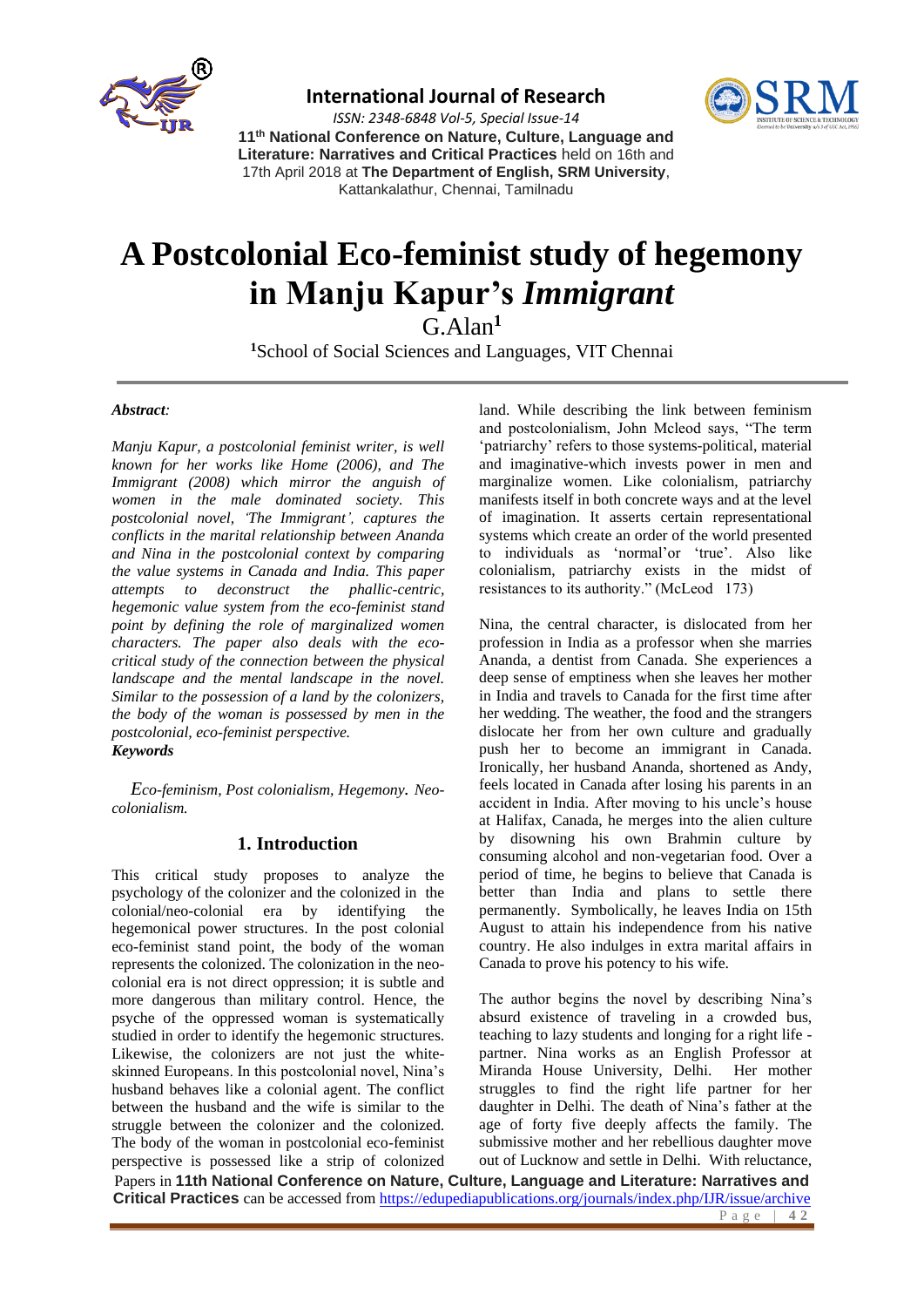

.

**International Journal of Research**

*ISSN: 2348-6848 Vol-5, Special Issue-14* **11th National Conference on Nature, Culture, Language and Literature: Narratives and Critical Practices** held on 16th and 17th April 2018 at **The Department of English, SRM University**, Kattankalathur, Chennai, Tamilnadu



displaced, and the process of being uprooted and rerooted is her predicament" (Dubey and Tomar, 19)

Nina celebrates her 30th birthday at home and college. The birthday reminds her of the waning youth and beauty. After the death of her father, Nina loses her faith in Hindu astrology and mocks at her mother's idea of consulting an astrologer for her marriage. The generation gap between the daughter and her mother is revealed in the conflict. She is also afraid of ending her life as a spinster in a college. Aging of Nina is depicted as a harsh reality in the novel. The author begins the novel with the The author begins the novel with the description of Nina's age to depict the anxiety of a woman reaching almost thirty years. The desperation of an unmarried woman forces her to marry a stranger from Canada. Behind the fragile facade of marriage, Nina experiences the depression of an immigrant who longs to return to her own country. Although Nina's mother compares Ananda to her own husband, she realizes the futility of marrying her loving daughter to an insensitive Indian in Canada.

The author expresses her anguish as "Would she end up a bitter old spinster like Miss Kapoor of the Economics department, like the Misses Hingorani and Rao of her own, like Miss Lal of History or Miss Krishnamurthy of Sanskrit? Academics was full of spinsters, minatory signposts to depressing, lonely futures" (Kapur 3).

# 2. **The Immigrant Experience in the Neo-colonial context**

Nina faces the immigrant experience for the first time at Toronto Airport when she travels alone three months after her wedding. She is dejected to see the fair treatment given to white-skinned people at the airport when an officer treats her like an illegal immigrant in Canada. Ananda's rosy picture of Canada gets shattered at the airport. Inspite of having a fair complexion, she is treated like a third world citizen in Canada. The immigration officer questions her about the details related to her marriage. Nina answers the questions politely and describes the immigration room as a jail. In the airport, she mentally compiles notes to Ananda for deceiving her in Canada. The notes are a mental projection of her painful experience at the immigration office. While describing the sensibility of women, Ashutosh Dubey and Vibha singh Tomar observe, "In Indian context, woman is quintessentially an immigrant. She is continuously The personal tragedy in the lives of Nina and Ananda creates a deep sense of emptiness in both their lives. In Ananda's case, the death of his parents instills guilt on his mind and he associates the tragedy with his karma. Ever since the demise of his parents, Ananda's sister becomes very possessive on her brother. Similarly, Nina's mother also develops a possessive love on her daughter after the death of her husband. In both their lives, the death of their loved ones changes their lives forever. Unable to bear the loss of his parents, Ananda leaves India in order to get rid of his painful memories. Change of place ensures peace of mind and promises hope for Ananda, whereas in Nina's case, Canada does not ensure happiness and peace. The past life of Ananda in India haunts his present life in Canada. Mainly, the political instability threatens the present life of Ananda. The author fuses the painful past memories of Ananda and Nina along with the uncertain future in Canada to create a postmodern hybrid space. From a feminist point of view, the novelist has captured the trauma of a modern Indian woman who suffers from dislocation and alienation in Canada. Although Nina is physically located in Canada, her mind longs to travel back to India.

# **3. Identifying the Neo-Colonial Hegemonical Structures**

The novel is indeed a critique on human sexuality. Through her candid description of sex, the author comments on the impotency of the central, male character in the novel. This postcolonial novel captures the conflicts in the marital relationship between Ananda and Nina in a simple language. By juxtaposing eroticism with the absurdity of human existence, the author blends the personal and private lives of the couple in the novel. Sexual dominance and hegemony runs throughout the text. Nina becomes not only an immigrant in the foreign land, she becomes an outsider in physical intercourse. The powerlessness of Ananda is expressed through his impotency. The impotent colonizer uses different strategies to colonize Nina. According to Ashok kumar: "Manju Kapur in The Immigrant has discussed the two aspects which are important in man-woman relationship. First is sexual aspect and second is psychological aspect. But it is the sexual

Papers in **11th National Conference on Nature, Culture, Language and Literature: Narratives and Critical Practices** can be accessed fro[m https://edupediapublications.org/journals/index.php/IJR/issue/archive](https://edupediapublications.org/journals/index.php/IJR/issue/archive) P a g e | **4 3**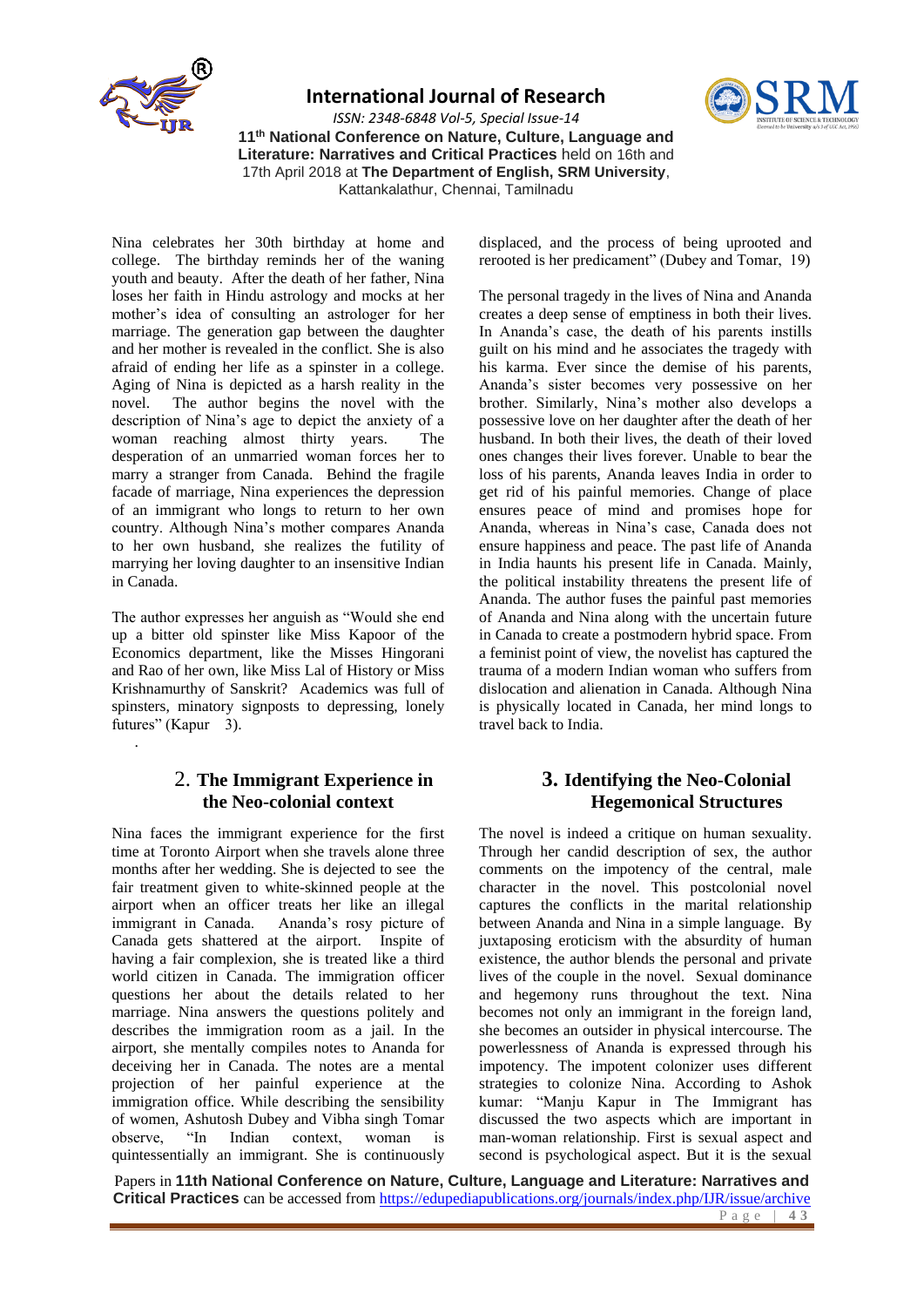

**International Journal of Research**

*ISSN: 2348-6848 Vol-5, Special Issue-14* **11th National Conference on Nature, Culture, Language and Literature: Narratives and Critical Practices** held on 16th and 17th April 2018 at **The Department of English, SRM University**, Kattankalathur, Chennai, Tamilnadu

aspect which overpowers the psychological aspect"

(Kumar 64).

The author describes Nina's premarital relationship with Rahul, fifteen years older than her in a casual tone. The relationship breaks when Nina expects him to marry her. The painful relationship, unknown to her mother, shatters her peace of mind and makes her a loner. The bitter relationship turns her into a skeptic towards marriage. Loneliness results from the relationship in the past. Commenting on Nina's emptiness, her mother blames the karma of women who are destined to live a miserable life without men. The unpleasant memories of Nina's past haunt her present life at Delhi and refrains her from marrying a stranger. With doubt and disbelief, she ventures into the next stage of marriage and commitment by yielding to her mother's wishes. The author compares and contrasts the views of a modern woman with a traditional woman by narrating and describing the lives of Nina and her mother.

Marriage as a social institution fails to unite the lives of Nina and Ananda. Both Ananda and Nina indulge in extra marital relationship to assert their respective sexual freedom in Canada. Nina and Ananda question the sanctity of Indian marriage in Canada. The author compares the traditional Indian values with the modern Canadian values. Ananda suffers from sexual dysfunction and impotency and tries to treat his ailment without informing his wife. His obsession with sexual fulfillment indicates his interest in physically dominating his wife. Throughout her stay in Canada, Nina becomes a passive observer in the sexual intercourse. The author describes her detached interest in physical intercourse by highlighting the monotony involved in physical relationship. Gradually, Nina feels a sense of alienation in her bed room. The intimate desires of a woman are not encouraged in the male dominated society. The novelist has problematized the plight of the woman from a Third world country in Canada. Here, Spivak's views on feminism practiced in First world countries and Third world countries are appropriated by the author. The experience of the women in Third world countries is described as double colonization in the postcolonial context.

The change of place does not ensure freedom to Nina. Though she is physically placed in Canada, her mind psychologically moves towards India whenever she faces difficulty in marriage. Nina's frustration with marriage forces her to indulge in an extra marital affair with Anton. Like her premarital affair in India, her extra marital affair in Canada turns unpleasant when Anton physically assaults her in bed. While commenting on Manju Kapur's theme of immigration, Bina Agarwal argues, "She promotes the idea that woman being the custodians of culture and morality suffer a greater loss of her autonomy and identity in trans-cultural spaces. Immigration leads to a serious impact on their psyche" (Agarwal, 84).

The novelist has expressed the sexuality of an Indian woman through the character of Nina. She has brought to light the crisis faced by Nina after meeting Rahul, Anton and Ananda. The body of a woman is possessed by the male characters in the novel. Nina recollects her premarital relation with Rahul in India and feels guilty for not marrying him. Later in her post martial stage, unable to bear the impotency of her husband, she develops an affair with Anton in Canada. Her relationship with Anton fails as he tries to rape her. The author reiterates the point that the body of a woman is treated as a sexual object by men throughout the novel. The condition of reducing woman as an object is followed not only in<br>India but also in Canada. The male dominated India but also in Canada. society has seldom offered space for women to express their sexuality. Furthermore, Nina's bruised body becomes a metaphor in the novel. According to Arpita Ghosh, "Over and over again in her bodily desires, she is trapped and devastated. The consequences are never in terms with satisfaction on part of a woman. At the end of the day she is left de fenceless submitting before the lusty thirst of her male counterpart. Man has repeatedly taken advantage of her anatomical weakness and forced her to oblige to his desires" (Ghosh, 129). The novelist has successfully captured the violence against women in the postmodern society. The novel traces the traumatic experience of an Indian woman by comparing and contrasting the Indian value system with the Western value system.

# **4. Postcolonial Eco-Feminist Resistance**

In the postcolonial context, Ananda loses his interest in his own Indian name and forces Nina to call him as Andy. This indicates that Ananda is not rooted in Indian culture. Besides that, he calls his wife as

Papers in **11th National Conference on Nature, Culture, Language and Literature: Narratives and Critical Practices** can be accessed fro[m https://edupediapublications.org/journals/index.php/IJR/issue/archive](https://edupediapublications.org/journals/index.php/IJR/issue/archive) P a g e | **4 4**